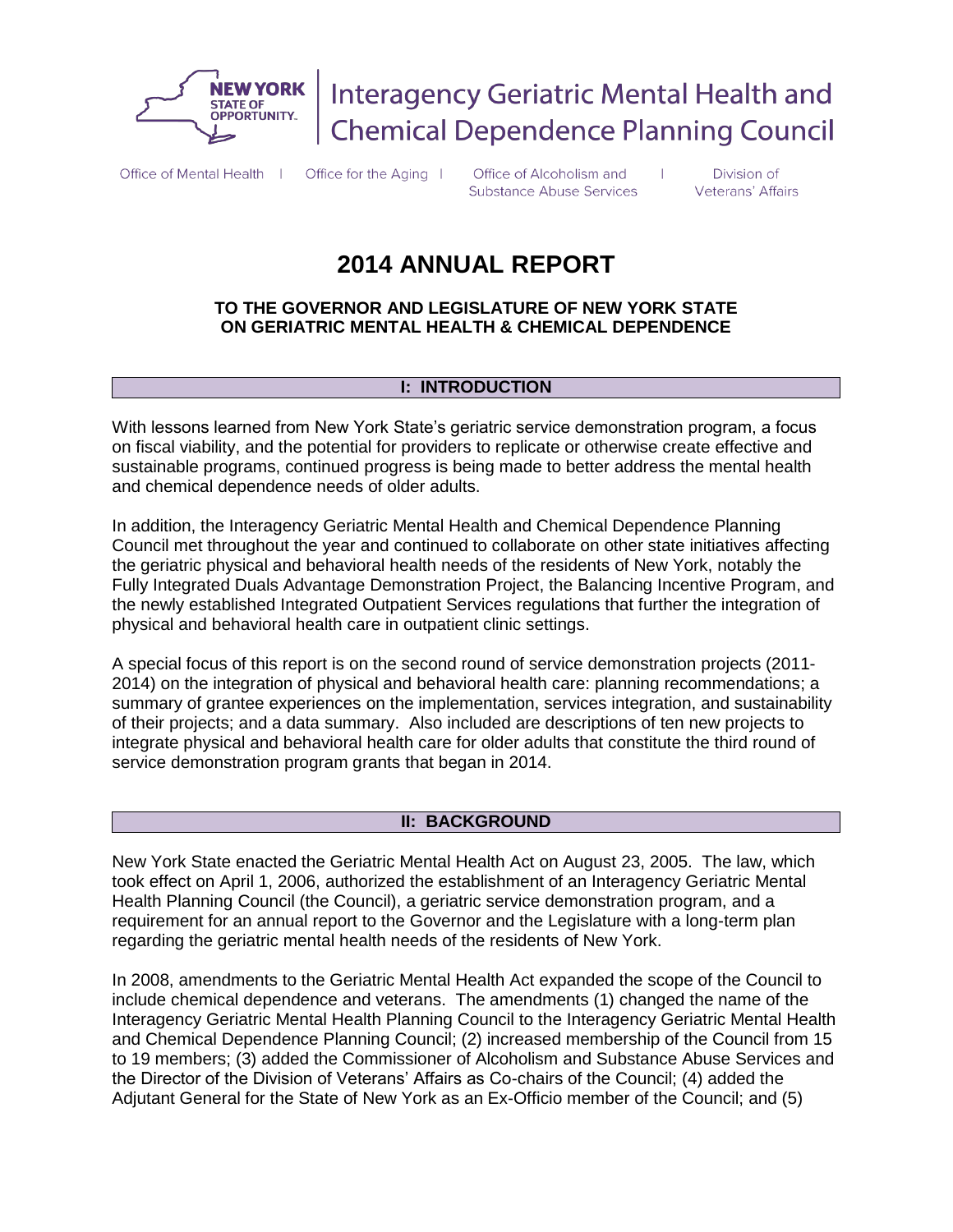changed requirements for Council recommendations and joint agency annual reports to include the Commissioner of Alcoholism and Substance Abuse Services, the Director of the Division of Veterans' Affairs, and the Adjutant General and to address geriatric mental health and chemical dependence needs.

# **III: COUNCIL MEMBERSHIP**

The Interagency Geriatric Mental Health and Chemical Dependence Planning Council consists of 19 members, as follows:

- The Commissioner of the Office Mental Health (OMH), Co-chair of the Council;
- The Director of the Office for the Aging (NYSOFA), Co-chair of the Council;
- The Commissioner of Alcoholism and Substance Abuse Services (OASAS), Co-chair of the Council;
- The Director of the Division of Veterans' Affairs, Co-chair of the Council;
- One member representing the Office for People with Developmental Disabilities (OPWDD);
- The Adjutant General (Ex-Officio Member of the Council);
- One member representing the Justice Center for the Protection of People with Special Needs;
- One member representing the Department of Health (DOH);
- One member representing the Education Department and the Board of Regents;
- One member representing the Office of Children and Family Services;
- One member representing the Office of Temporary and Disability Assistance;
- Four members appointed by the Governor;
- Two members appointed by the Temporary President of the Senate; and
- Two members appointed by the Speaker of the Assembly.

# **IV: STATE INITIATIVES**

The Council and its members continued to collaborate with others on a number of important New York State initiatives, such as those noted below, affecting the geriatric physical and behavioral health needs of the residents of the state.

# **Fully Integrated Duals Advantage (FIDA) Demonstration Project**

Through FIDA – a partnership between the Centers for Medicare and Medicaid Services and DOH's Division of Long Term Care – dual eligible individuals (Medicare and Medicaid) requiring 120 days of long-term care services and supports will have an option to be enrolled into this fully-integrated managed care plan. Key objectives are to improve the participant's experience in accessing care, deliver person-centered care, promote independence in the community, and improve quality through improvements in care and coordination. Dates for the demonstration period are January 2015 to December 2017.

The FIDA program has worked closely with OMH and OASAS to ensure the inclusion of behavioral health benefits in FIDA so that participants of the FIDA program have access to licensed OMH and OASAS providers via the FIDA plans' provider networks. FIDA plans are required to offer participants a choice of behavioral health provider where possible, and FIDA participants are able to continue seeing their existing behavioral health provider for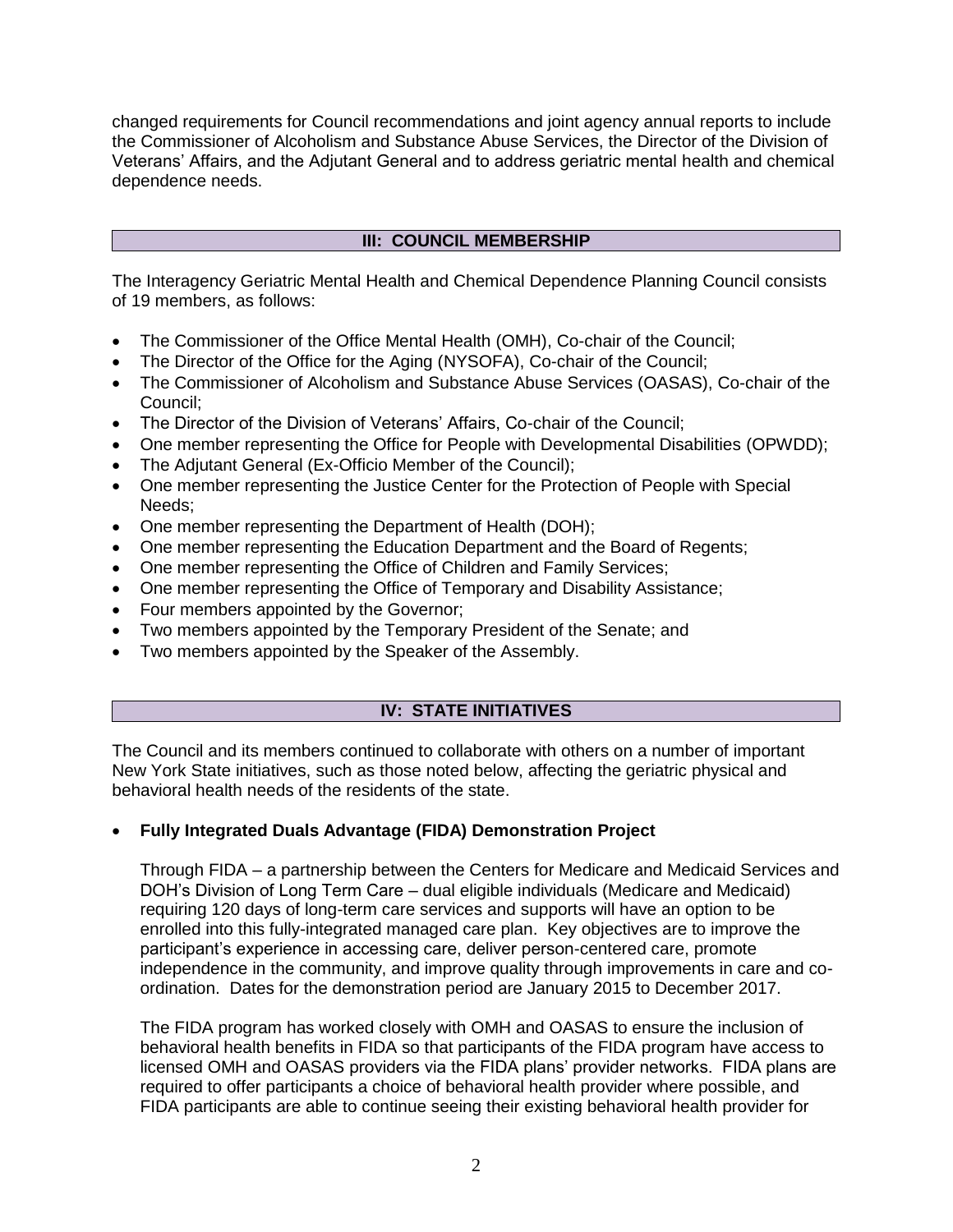their current episode of care for up to two years to minimize any potential service interruptions. The FIDA program also incorporates many Nursing Home Transition and Diversion benefits which focus on both the behavioral and physical needs of participants who desire to stay in the community.

# **Balancing Incentive Program (BIP)**

Authorized by the Patient Protection and Affordable Care Act, BIP provides an enhanced Federal Medical Assistance Percentage of two percent as a financial incentive to states who are able to rebalance the delivery of long-term services and supports from institutional to community-based care. BIP requires states to make three changes to the structures of their long-term services and supports: (1) implementing a No Wrong Door/Single Entry Point, (2) (2) utilizing Core Standardized Assessment instruments, and (3) establishing Conflict-Free Case Management.

Because BIP requirements apply to populations in need of long-term services and supports, a number of state agencies represented on the Council have been working on expanding the existing New York Connects Network established by NYSOFA and expanding New York's Uniform Assessment system to automate OMH and OPWDD tools that use the same core data set.

# **Integrated Licensing**

New York State established Integrated Outpatient Services regulations in January 2015 to further the integration of physical and behavioral health care in DOH, OASAS, and OMH outpatient clinic settings throughout the state. The identical regulatory language appears in the regulations of each of the three agencies and is the result of a nearly four-year collaboration that resulted in the development of clinical and physical plant standards, staffing requirements, and a single application and review process to improve the quality of care provided to consumers with multiple needs and reduce the administrative burden on providers.

The regulations were informed by an Integrated Licensing pilot project developed by DOH, OASAS, and OMH that consisted of seven providers and 15 clinic sites across the state (four of the seven providers were recipients of geriatric service demonstration program grants) and resulted in improving the overall coordination and accessibility of care.

The new Integrated Outpatient Services regulations further the core principles of the pilot project, which: (1) required a provider to possess licenses within their network from at least two of the three participating state agencies; (2) allowed the provider to deliver a desired range of cross-agency clinic services at a single site under a single license; (3) allowed the site's current license to serve as the "host"; and (4) facilitated the expansion of "add-on" services through request to the state agency currently possessing primary oversight responsibility for such services.

# **V: SECOND ROUND OF HEALTH INTEGRATION GRANTS (2011-2014)**

Planning to address geriatric mental health and chemical dependence needs continues to reflect Council discussions in 2008 that urged capitalizing on the service demonstration projects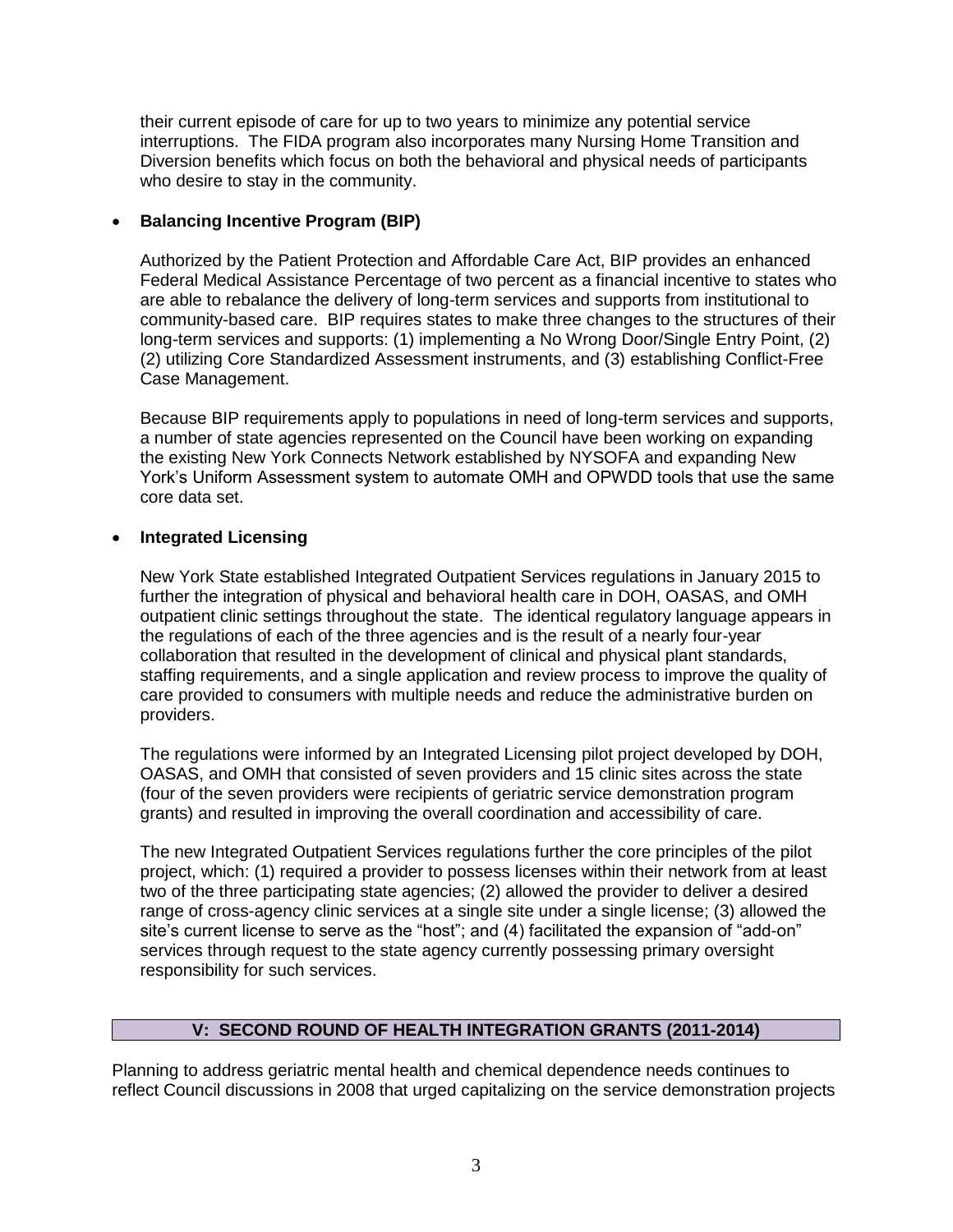authorized by the Geriatric Mental Health Act to identify lessons learned and innovative practices to set the base for geriatric behavioral health care in the future.

For the second round of service demonstration program grants (*Integrated Physical and Behavioral Health Care for the Elderly*), OMH solicited proposals to integrate physical and behavioral health care in either behavioral health care settings (Model 1) or physical health care settings (Model 2) to assist older adults with mental health and/or substance use disorders in New York State. A total of 21 awards were made in two separate phases for these two-year service demonstration projects, the last of which concluded on June 30, 2014.

The planning recommendations identified as a result of these projects are summarized below. Additional information is included in the appendices. See Appendix A for project descriptions; Appendix B for a summary of grantee experiences on the implementation, services integration, and sustainability of their projects; and Appendix C for a data summary.

#### **Planning Recommendations**

#### **Obtain High Level Organization Support**

Health integration sites need the commitment and day-to-day involvement of a consistent group of upper level management and cross-disciplinary team leaders in order to effectuate real organizational and clinical change.

#### **Match Clinical Models with Patient Needs**

Integration sites should develop their clinical models based on the needs of their target populations, including an assessment of existing relationships that patients have with other health care providers and proactive development or organizational relationships with external health care providers.

#### **Be Prepared**

Grantees who sought to integrate health care in behavioral health care settings (Model 1) had more difficult time than those who sought to integrate health care in physical health care settings (Model 2). The Model 1 projects had more challenges, many of them related to physical plant modifications, and required more approvals or authorizations from state agencies and others in order to provide on-site services.

#### **Find a Partner**

This and the previous round of geriatric service demonstration projects related to health integration demonstrated that collaborative partnership models of integrated health care increase the probability of creating and sustaining effective programs.

# **Give Yourself Enough Time**

Three years is a more adequate length of time than two years (the duration of these grant projects) in which to plan, implement, operate, and evaluate a health integration initiative.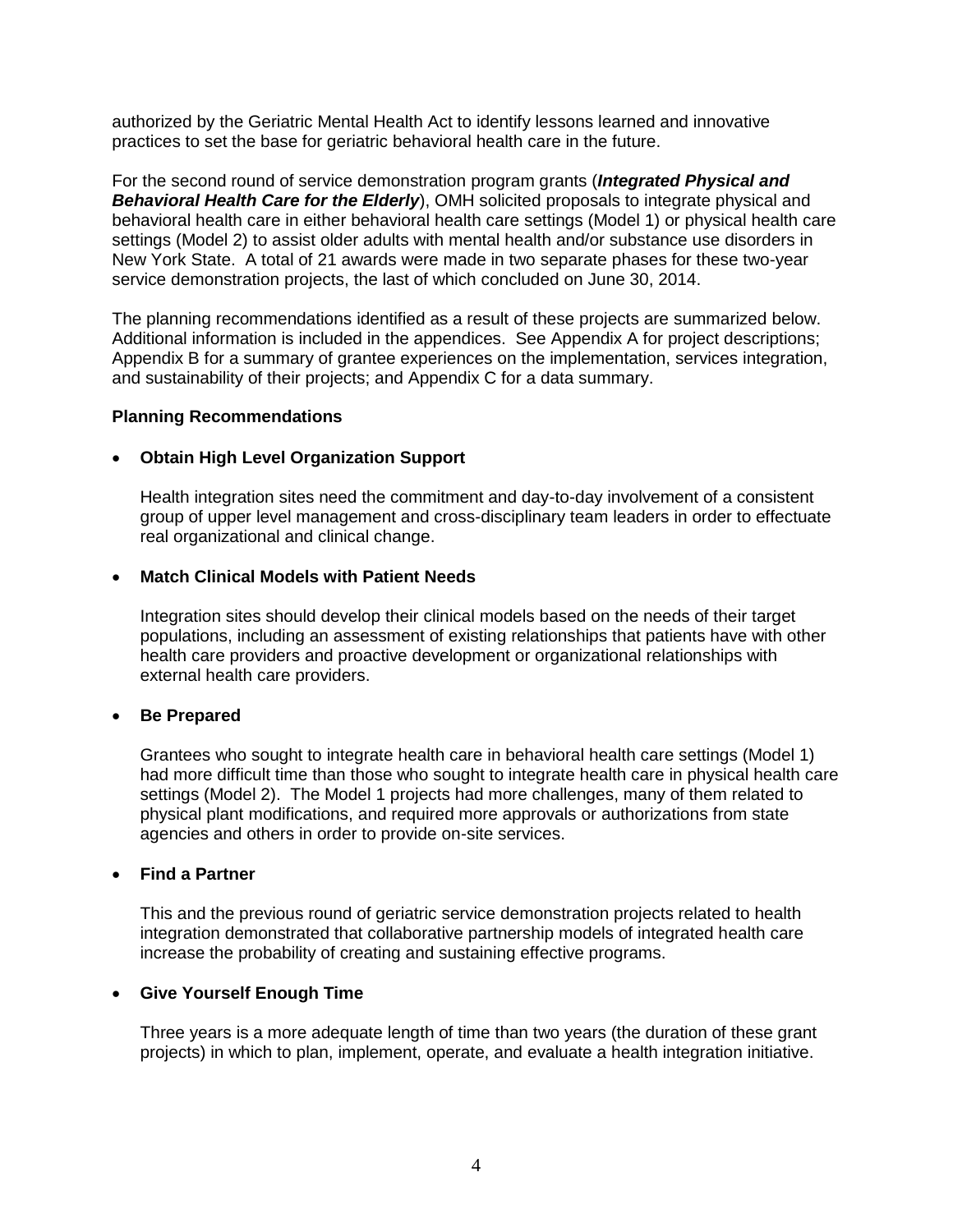#### **Invest Time in Implementation**

Time spent completing (1) pre-implementation tasks that need to be accomplished before the first patient is seen and in preparation for doing things differently and (2) initial implementation tasks when the program begins to function sets the stage for successful full implementation.

## **Develop the Back Office**

Given varied procedure and diagnostic code combinations necessary to meet individual payor requirements, integration sites need to develop an increasing level of sophistication in back office management in order to capture revenue for integrated health care services.

#### **Identify Non-Fee-for-Services Sources**

Integration sites need to identify non-fee-for-service sources of support and/or funding to build increased capacity to provide services and cover activities not traditionally reimbursed, such as care coordination, interdisciplinary treatment team planning, and consultation services.

#### **Make a Change**

Integration sites should approach change in a determined but incremental way. For example, be diligent about choosing an initial outcome target or risk factor or group to focus on, and use a data-driven approach to realize early success for the team and the organization.

#### **Develop the Workforce**

Integration sites need to dedicate time to workforce development, including the development of new skill sets and cross-disciplinary team acculturation.

# **VI: THIRD ROUND OF HEALTH INTEGRATION GRANTS (2014-2016)**

The third round of service demonstration program grants (*Integrated Health Care for Older Adults*) continued to focus on health integration. OMH solicited new proposals to integrate physical and behavioral health care for older adults in either behavioral health care settings (Model 1) or physical health care settings (Model 2), requiring applicants to engage in at least one formal internal or external agency partnership in order to assure the on-site provision of integrated services and increase the probability of creating and sustaining an effective program.

A total of ten awards were made for these three-year service demonstration projects, which started in January 2014.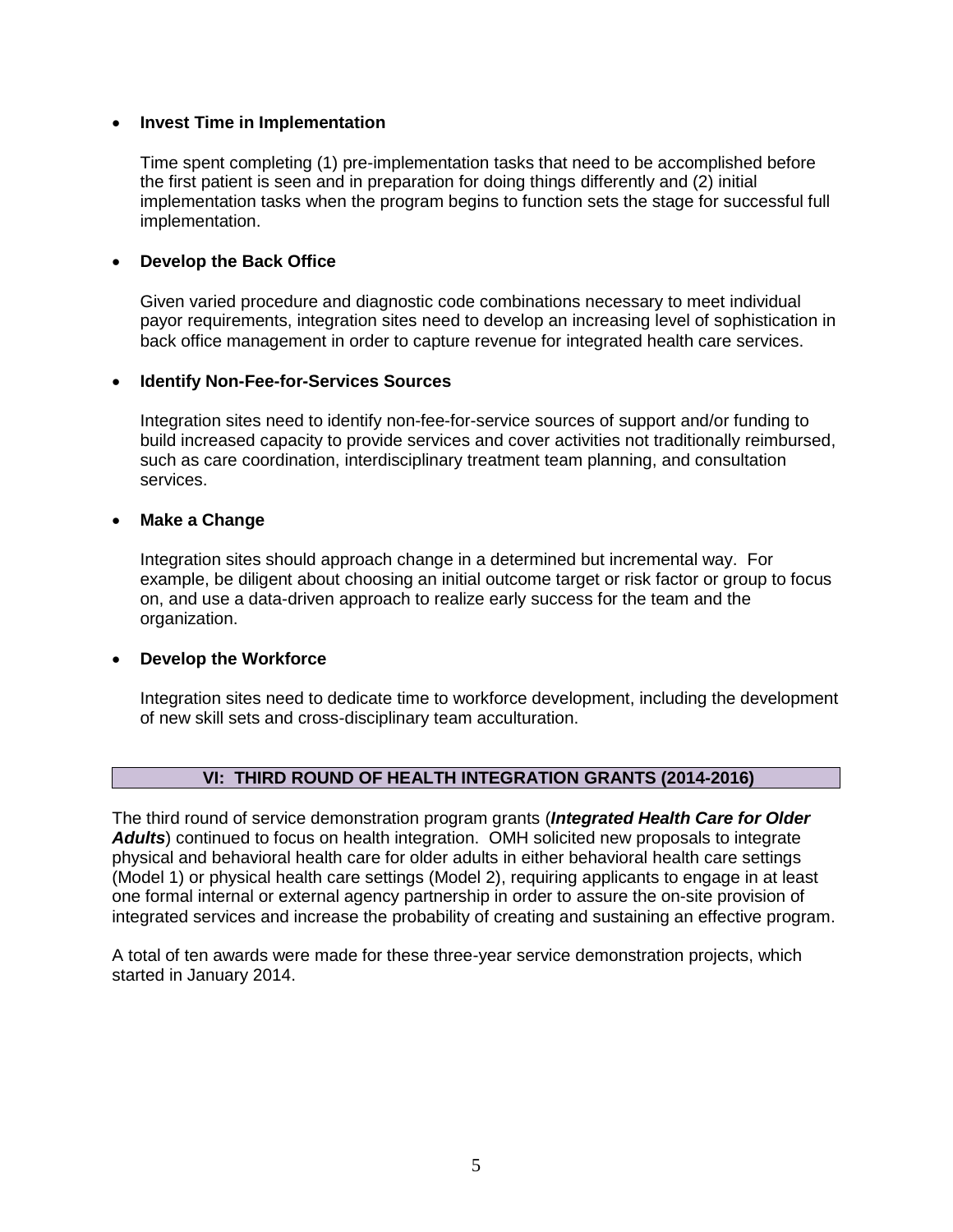# **Project Descriptions**

# **Catholic Charities Neighborhood Services** – Model 1

Catholic Charities has been partnering with the Joseph Addabbo Family Health Center – a Federally Qualified Health Center – to provide integrated physical and mental health care for individuals living in Far Rockaway, Queens. The target population is mostly older adults receiving services at Catholic Charities' Rockaway Mental Health Services clinic and Rockaway PROS program, where a part-time primary care physician and a nurse from Joseph Addabbo hold office hours to provide physical examinations and health monitoring and link clients to specialty outpatient care.

# **Central Nassau Guidance and Counseling Services** – Model 1

For a population of new and existing older adults in its outpatient mental health clinic in Hicksville, New York, Central Nassau is partnering with Nassau Medical Associates to increase access and utilization of needed physical health care services, diagnose and treat physical health conditions, and produce better health outcomes. The project is integrating comprehensive behavioral health treatment services with on-site primary care provided by a physician and supported by medical assistants from Nassau Medical. Other services include management of identified health problems, referral, and care coordination.

#### **Citizen Advocates** – Model 2

Citizen Advocates, Inc., North Star Behavioral Services is partnering with Alice Hyde Medical Center to integrate behavioral health screening, assessment, and treatment services for older adults in health centers in northern Franklin County located in Malone, Chateaugay, Moira, Fort Covington, and St. Regis Falls. Using a coordinated care model, the plan is for two licensed clinical social workers to provide on-site behavioral health services as part of an integrated care team. One social worker has been retained to date, making the project currently operational at three of the five sites.

# **Equinox** – Model 1

Equinox and the Whitney Young Community Health Center – a Federally Qualified Health Center – are collaborating to provide integrated health care primarily for older adults in Equinox's outpatient mental health clinic and PROS programs in Albany, New York. A fulltime registered nurse completes health assessments and functions as health coordinator. A part-time physician's assistant from Whitney Young posted at the Equinox clinic conducts physical exams and provides routine and emergent physical health care services for recipients marginally linked or not linked to primary care providers, and makes referrals for more specialized care.

# **Erie County Medical Center Corporation** – Model 1

For a target population of older adults with serious mental illness in Buffalo and Erie County, Erie County Medical Center and its partner, the State University of New York at Buffalo's School of Medicine and Biomedical Sciences Department of Internal Medicine, planned to address unmet needs for primary care services in two of the hospital's mental health clinics. Physical health care was to be provided by an on-site primary care physician and a nurse.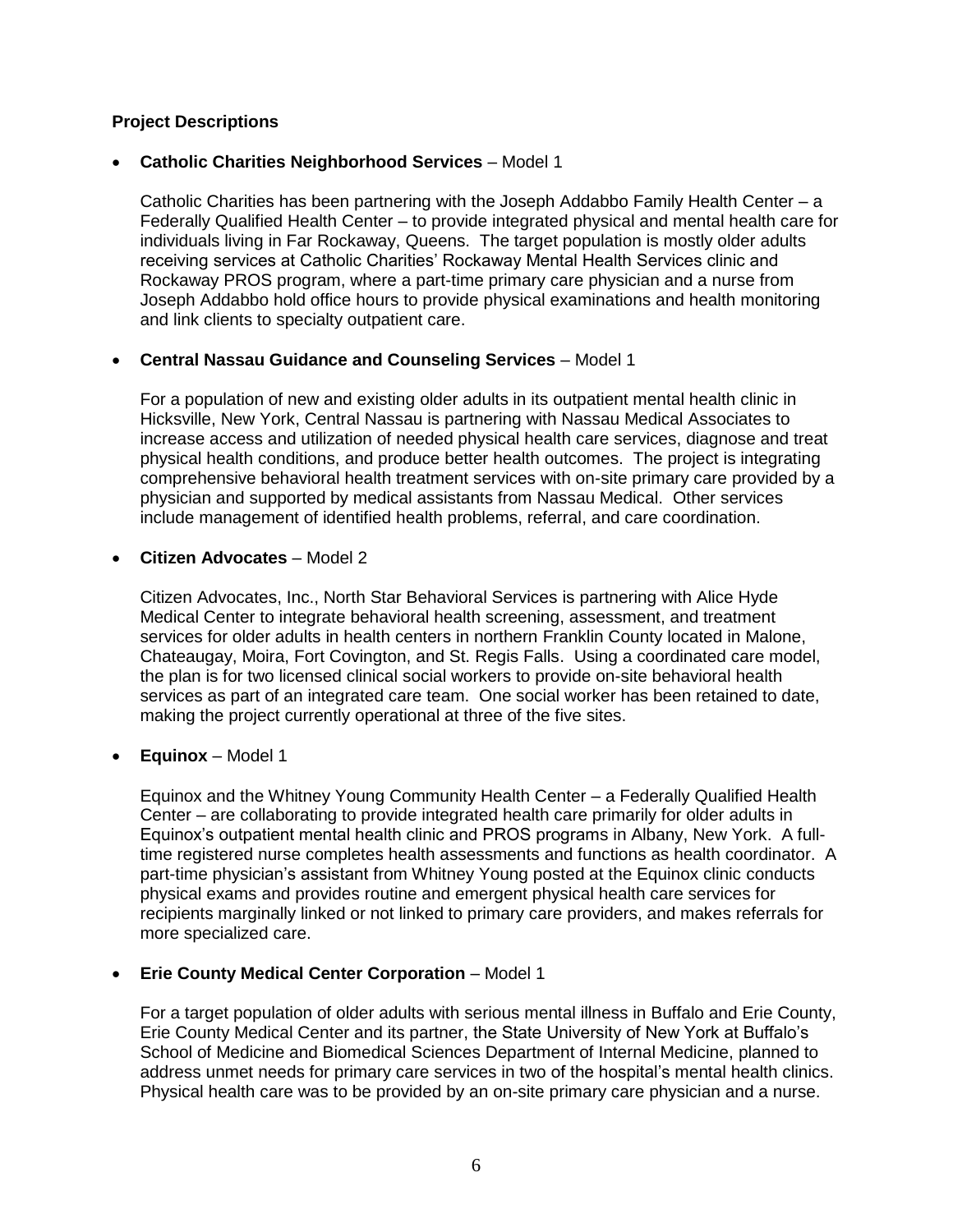However, changes at the hospital led to a series of implementation delays and a decision to limit participation in the service demonstration program to the first year of the grant.

## **FEGS/ Jewish Board of Family and Children's Services** – Model 2

Working closely with its partner, Maimonides Medical Center, FEGS partially embedded behavioral health services for older adults in two of Maimonides' outpatient primary care settings in Southwest Brooklyn before needing to transfer responsibility for the project to JBFCS because of financial difficulties. The goals of the health integration project with Maimonides remain the same, i.e., to identify and treat behavioral health disorders among older adults, implement a fully integrated care model, and reduce or stabilize the severity of chronic medical conditions exacerbated by behavioral disorders.

#### **Glens Falls Hospital** – Model 2

Glens Falls Hospital's Behavioral Health Services is internally partnering with the hospital's Adirondack Medical Services to integrate behavioral health care for older adults in its rural health centers in Washington County located in Greenwich and Granville. The plan is to add a full-time psychiatric nurse practitioner, licensed clinical social worker, and medical technician to each health center. The project is currently operational at the Greenwich site. Integration is improving direct access to care and communication among providers, potentiating mutual support of shared goals, and assuring well coordinated care.

#### **Liberty Resources** – Model 1

Liberty Resources is pursuing Article 28 licensure to introduce and integrate primary care in Liberty's Brownell Center for Behavioral Health, an outpatient mental health clinic in Syracuse, New York. The clinic augmented its staffing pattern with a nurse practitioner and mental health nurse to help provide and coordinate integrated care in the interim. Joining the project when Article 28 licensure is approved will be Syracuse Jewish Family Services, whose staff will conduct or coordinate PEARLS (the Program to Encourage Active Rewarding Lives) depression screens for older adults in the community.

# **Niagara Falls Memorial Medical Center** – Model 2

Niagara Falls Memorial, in partnership with its Department of Psychiatry and The Dale Association, is improving clinical outcomes and quality of life for older adults by integrating physical and behavioral health care and senior services at one of the hospital's primary care settings, the Summit Family Care Center in Wheatfield, New York. The project includes a part-time senior advocate, whose services are intended to address the psychosocial needs of older patients through linkages with housing, meal, caregiver, and other resources in the community.

# **Odyssey House** – Model 2

Through an internal partnership, Odyssey House has located a full-time social worker at its Article 28 diagnostic and treatment center in East Harlem to facilitate the integration of behavioral health care in a physical health care setting. The target population is older adults who access primary care services at the center and have substance use disorders or cooccurring mental health and substance use disorders. Working as a member of the medical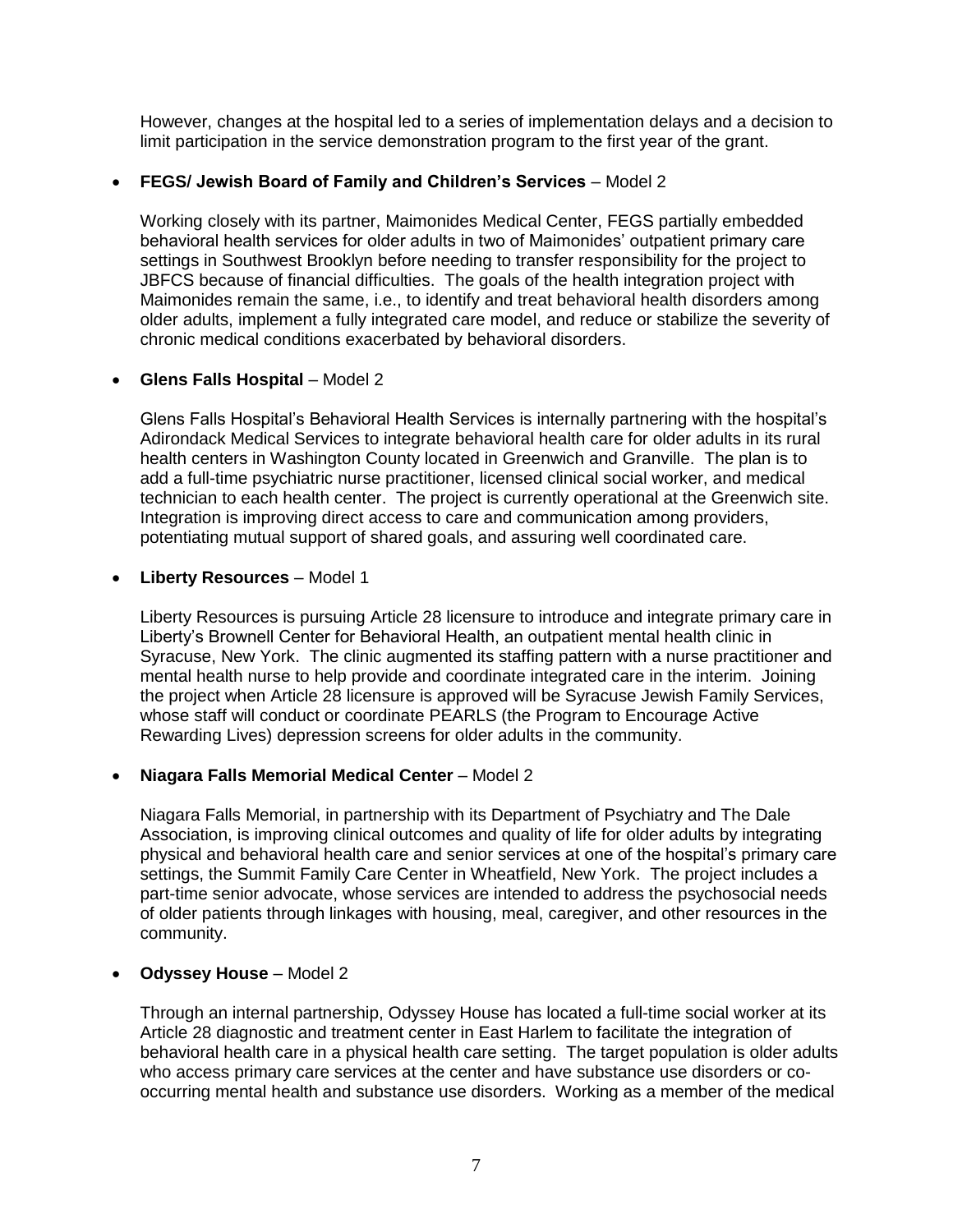team, the social worker provides screening, assessment, and brief intervention services and serve as a behavioral health care manager to ensure appropriate referrals for treatment.

# **VII: SERVICE DEMONSTRATION PROJECT SUPPORTS**

# **Program & Policy Development Staff**

OMH staff in the Adult Community Care Group's Bureau of Program and Policy Development continue to provide ongoing program operational support for the geriatric service demonstration projects. Bureau staff have responsibilities for assigned projects that include on-site and off-site consultation and project oversight and work closely with staff responsible for the operation of New York State's Geriatric Technical Assistance Center.

# **Geriatric Technical Assistance Center**

OMH established a Geriatric Technical Assistance Center (GTAC) in 2011 and contracted with the National Council for Behavioral Health to provide programmatic and fiscal training and technical assistance for the service demonstration program grants. GTAC's work with the third round of health integration grantees in 2014 included:

- Introductory calls with the senior leadership of each grantee agency to discuss their organization's vision, commitment, and support of integrated services;
- In-person site visits to all projects;
- Monthly individual project coaching calls to help implement work plans and meet overall grant goals;
- Reinforcing principles of integration, sharing best practices from around the country, and disseminating clinical, organizational, and fiscal resources based on individual and group needs;
- Hosting face-to-face Learning Community meetings in Albany, webinars, and group calls to provide direct information and facilitate communication among grantees;
- Learning Community meeting topics on integration, finance, measurement, clinical care in the age of system reform, the crux of changing outcomes, aligning with new payors for integrated services, planning for sustainability, building internal support and alignment for integration efforts, what the data tells us, and documenting and analyzing work flow processes; and
- Webinar topics on using medications with the elderly, wellness programs for older adults with serious mental illness, and falls prevention at home and in the clinical workplace.

# **Health Integration Planning Guide**

Based on its training and technical assistance work in New York State, GTAC developed a geriatric health integration planning guide in March 2014 to assist providers plan and sustain health integration programs for older adults in either physical or behavioral health care settings. The guide, "Integrated Primary Care and Behavioral Health Services for Older Adults: Options for New York State Providers," is accessible at [http://www.nationalcouncildocs.net/wp](http://www.nationalcouncildocs.net/wp-content/uploads/2013/08/Integration-Options-for-NYS-Providers-FINAL.pdf)[content/uploads/2013/08/Integration-Options-for-NYS-Providers-FINAL.pdf.](http://www.nationalcouncildocs.net/wp-content/uploads/2013/08/Integration-Options-for-NYS-Providers-FINAL.pdf)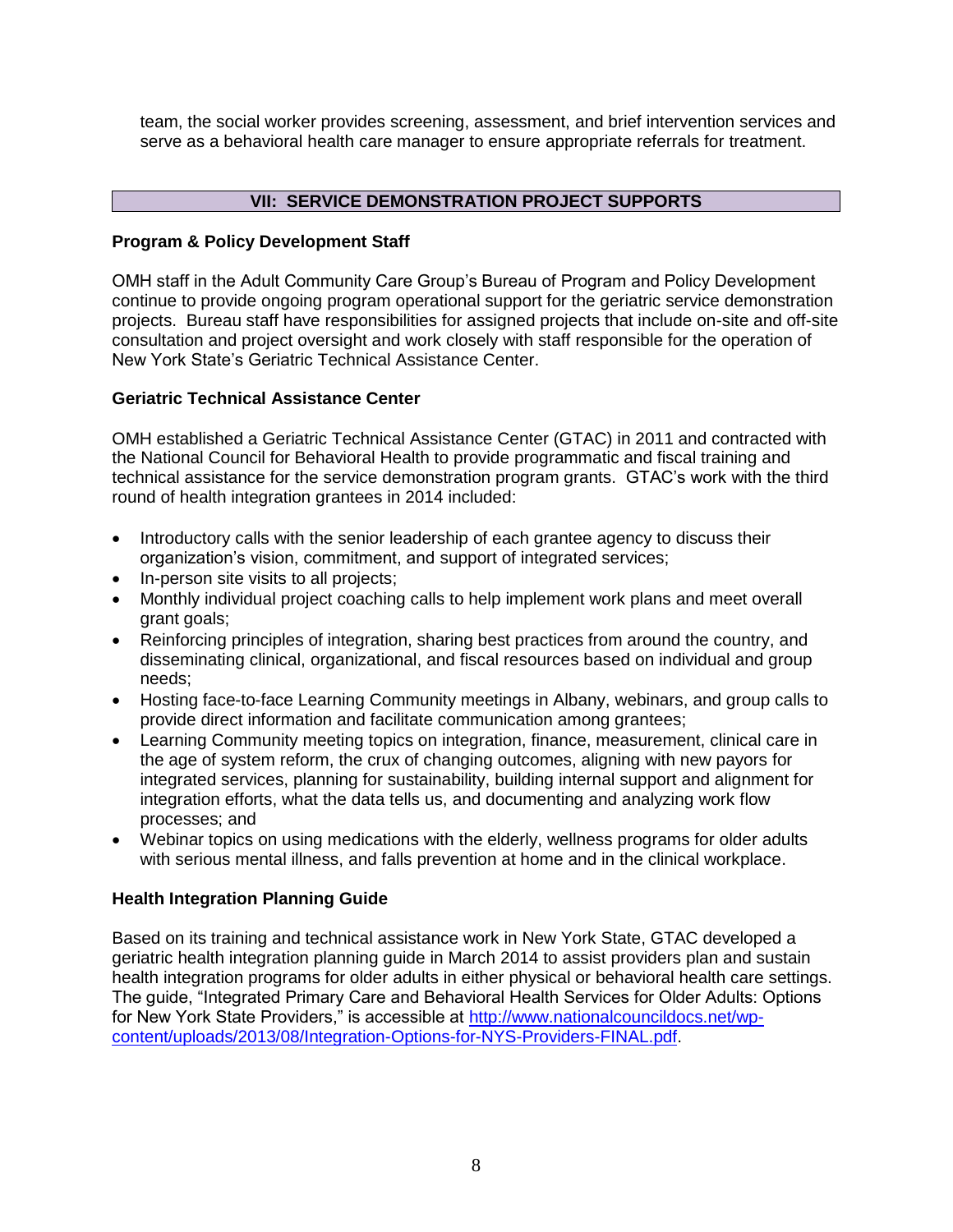#### **VIII: SUMMARY**

New York State's planning to address the mental health and chemical dependence needs of older adults is taking full advantage of the geriatric service demonstration program and other state initiatives related to the changing landscape of health care to advance geriatric behavioral health.

The experiences of 40 geriatric health integration or outreach projects made possible by service demonstration program funding since 2007 – including the second round of health integration projects featured in this report – is informing the ability of providers to build effective and sustainable programs. The geriatric health integration planning guide developed by the Geriatric Technical Assistance Center is extending the Center's work beyond the service demonstration projects to others in New York State.

Collaborative planning in state initiatives affecting the physical and behavioral health needs of older adults in New York continues – notably in the FIDA Demonstration Program for those eligible for both Medicare and Medicaid, BIP to re-structure long-term services and supports, and Integrated Outpatient Services to further the integration of physical and behavioral health care in DOH, OASAS, and OMH outpatient clinics; but also in Health Homes for Medicaid enrollees with complex medical, behavioral, and long-term care needs, and in the Delivery System Reform Incentive Payment Program to reduce avoidable hospital use through delivery system reform.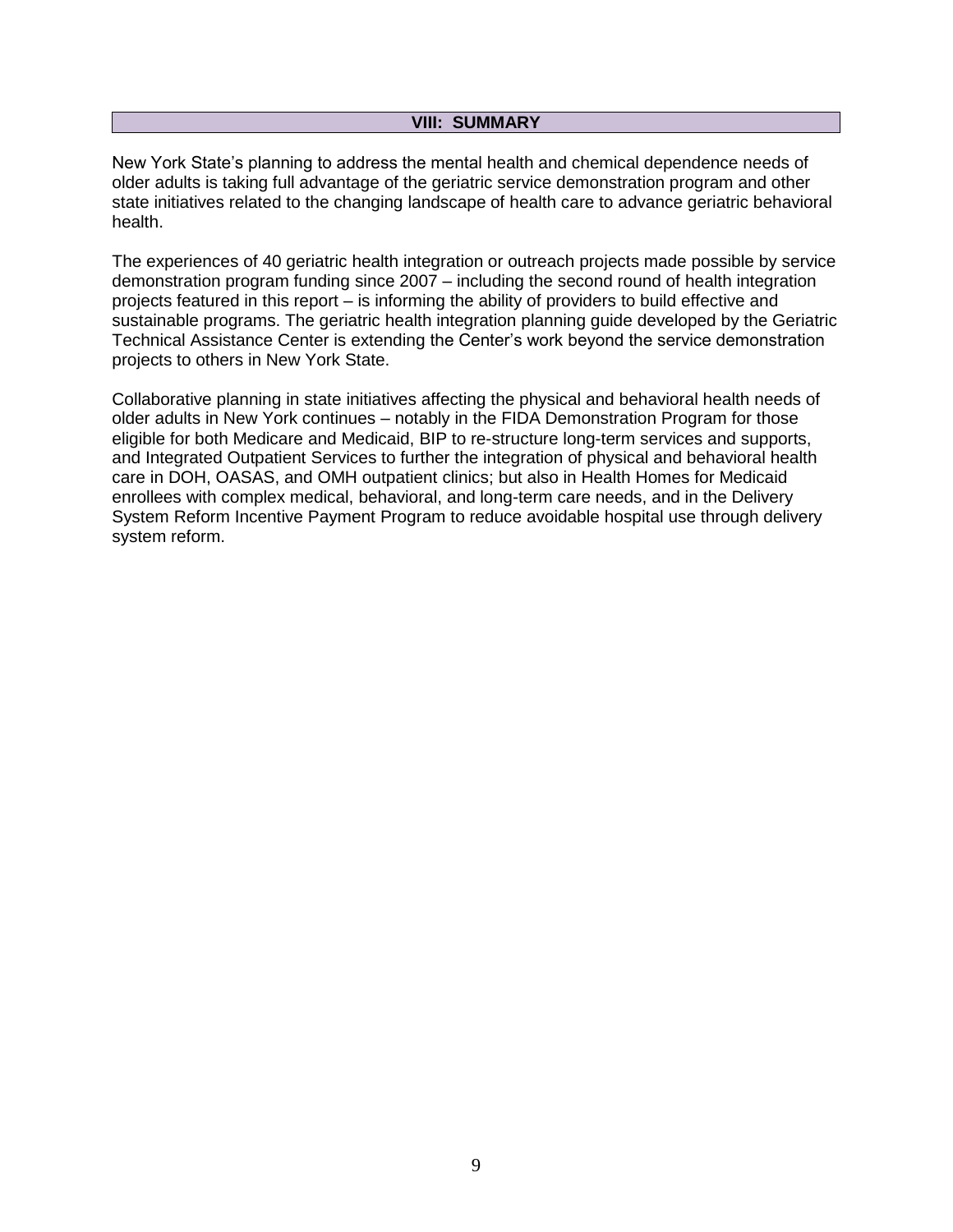## **APPENDIX A: PROJECT DESCRIPTIONS SECOND ROUND OF HEALTH INTEGRATION PROJECTS (2011-2014)**

# **Model 1 Projects: Integrated Care in Behavioral Health Care Settings**

- The **Association for Mental Health and Wellness (formerly Clubhouse of Suffolk)**  partially implemented plans to operate an integrated health care program for adults age 55 or older with serious mental and/or substance use disorders. With an emphasis on coaching for the prevention and management of metabolic syndrome, peer wellness coach mentors were trained and engaged members in healthy lifestyle choices. The agency is looking to expand peer coaching while continuing efforts to co-locate a physical health care provider in its Personalized Recovery-Oriented Services programs.
- **Comunilife** established Mi Salud, a program of coordinated behavioral and physical health care management for Latino older adults – still in operation after the grant period – in an outpatient mental health clinic in the Bronx that serves primarily Latino adults, children, and families. A nurse practitioner was added to a designated clinical team that includes a bilingual psychiatrist and a number of part-time social workers and therapists to address behavioral, physical, and socio-economic needs of low income seniors with psychiatric disorders and chronic physical illness.
- **Coney Island Hospital** planned but was unable to staff an outpatient mental health clinic satellite it established at the Council Center for Senior Citizens in Brooklyn with a part-time social worker and nurse practitioner to integrate a variety of physical health services with behavioral health care for a multi-ethnic population of older adults that included Jewish-Americans, Russian, and Asian immigrants. The hospital withdrew from the service demonstration program before the end of the grant period.
- **Flushing Hospital Medical Center**'s outpatient mental health clinic established an integrated health care program – still in operation after the grant period – that enabled their older adult patients to access primary care services at the clinic. An organizing principle to implement the program was a Metabolic Syndrome performance improvement initiative. An adult health nurse practitioner, who focused on preventive care and the interrelationship between a patient's medical and psychiatric illnesses, coordinated physical and mental health care.
- **Hudson Valley Mental Health** partnered with Hudson River HealthCare, an Article 28 health facility, to integrate physical health care into its outpatient mental health clinics. The agency began by implementing limited integrated care at its Dover Plains site, where a number of physical health care visits were provided by a nurse practitioner from Hudson River.
- **Institute for Community Living** co-located a part-time physician, nurse care manager, and peer wellness coach in its outpatient mental health clinic in Canarsie to provide on-site health assessment/monitoring and care management/coordination. The target population was elderly clients who do not have primary care providers, those who are not using primary care providers listed in their records, and those receiving treatment from multiple health providers without the benefit of care coordination. The program has continued to operate after the grant period.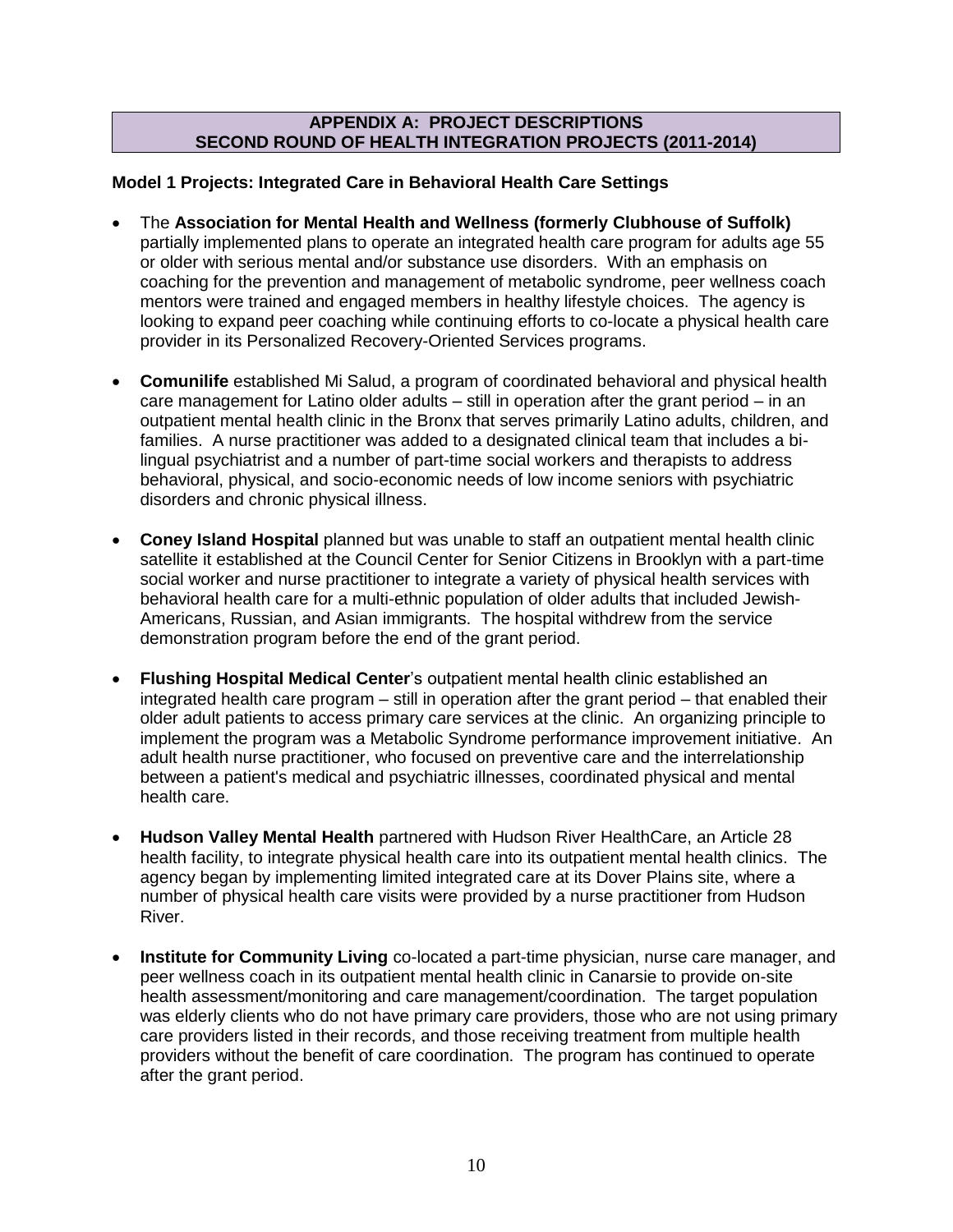- **Interborough Developmental and Consultation Center** implemented an integrated physical and behavioral health care program for the elderly – still in operation after the grant period – at its Flatbush outpatient mental health clinic. This site had high concentrations of older Russian immigrants seeking care. A nurse practitioner worked in collaboration with a physician to provide integrated care, which included physical exams, health wellness groups, complex care management, and integrated physical and behavioral health treatment plans.
- The **Mental Health Association of Nassau County**, in partnership with Nassau University Medical Center, co-located a physician at its behavioral health site in Hempstead to establish a health integration program – still in operation after the grant period – based on the expectation that the co-location of a primary care provider in this setting would allow it to function as a health home for their consumers. For mental health consumers age 55 or older, the goals were to improve overall health, promote recovery, foster independence, and reduce public expenditures.
- **Mercy Medical Center** renovated space at its outpatient behavioral health services site in Garden City to conduct physical examinations, added part-time physical health care staff, and reorganized procedures to integrate the delivery of care provided by both physical and behavioral health staff. The integration project – still in operation after the grant period – recently acquired the part-time services of physicians affiliated with the hospital to prepare for the transition of fee-for-service Medicaid behavioral health services to managed care.
- **Monsignor Carr Institute**'s integration program still in operation after the grant period and looking to expand – provided health screening and assessment, as needed physical examinations, health monitoring, follow-up, and care coordination services for clients age 55 or older at its outpatient mental health and chemical dependency clinics in Erie County. The agency hired a full-time medical assistant and contracted for a part-time nurse practitioner, who maintained regular hours at the two clinics and also consulted with mental health and chemical dependency staff on treatment options.
- **Montefiore Behavioral Health Center (formerly Sound View Throgs Neck Community Health Center)** provided primary health care screening, intervention, and treatment services tailored to individuals age 55 or older with serious mental health and substance use disorders at its outpatient mental health clinic in the Bronx. The integrated program – still in operation after the grant period and expanded – included the employment of primary care health professionals as well as referrals for highly complex cases to Montefiore Medical Center.
- **Service Program for Older People**'s health integration program the core components of which were still in operation after the grant period – utilized a psychiatric nurse practitioner to coordinate all medical services for SPOP's outpatient mental health clinic and homebound clients and expanded the hours of their psychiatrist to work in partnership with her. While the program served adults age 55 or older who came to the agency for behavioral health services, it especially focused on hard-to-reach groups of older adults, such as the frail homebound elderly and Spanish-speaking older adults.
- **Southeast Nassau Guidance Center** planned and initially implemented an integrated health care program operating within the model of a person-centered healthcare home in which a nurse practitioner and other specialty staff assessed and medically monitored adults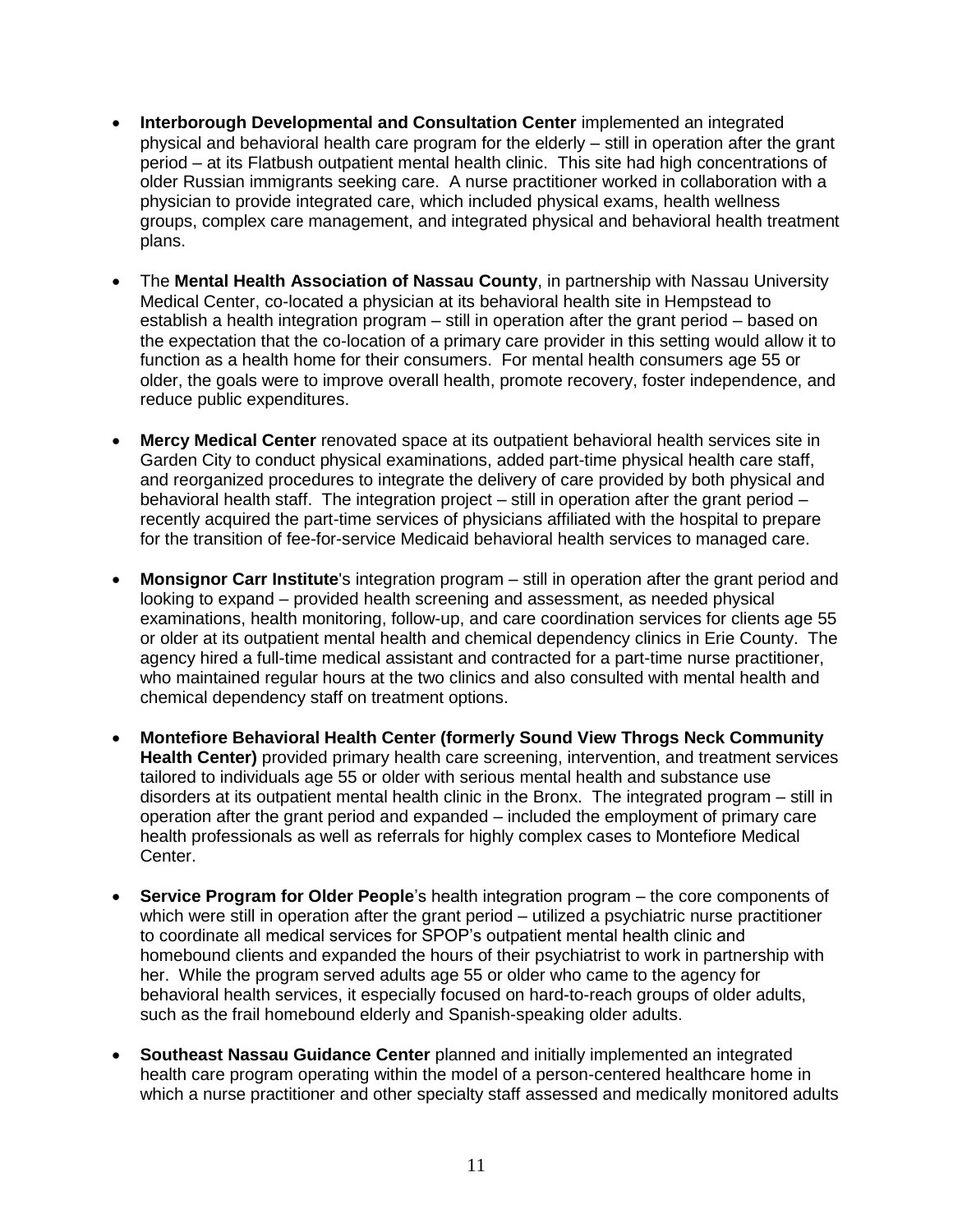age 55 or older receiving treatment in its outpatient mental health clinic. When the program's nurse practitioner resigned, Southeast Nassau was unable to recruit a qualified replacement and withdrew from the service demonstration program before the end of the grant period.

 **Union Settlement Association** added a full-time nurse practitioner to the staff of its Johnson Counseling Center outpatient mental health clinic and its satellite senior centers in East Harlem to integrate health care for their clients age 55 or older. Working as part of a team with each client's therapist or social worker and primary psychiatrist, the nurse practitioner provided on-site physical health assessments, screening, monitoring, treatment, and referrals to partners and others for additional health services. The agency is looking to fill a key staffing position to continue the program.

# **Model 2 Projects: Integrated Care in Physical Health Care Settings**

- **Adirondack Medical Center** integrated behavioral health care services for adults age 55 or older into its primary health clinics in Essex and Franklin counties. A psychiatric nurse practitioner was co-located at the clinics to complete assessments and consult with care team members. The program – still in operation after the grant period and expanded – has enabled the medical home care team, which consists of primary care providers, care coordinator, nutritionist, doctor of pharmacy, psychiatrist, and health educator, address a larger range of patient issues.
- **Bassett Medical Center** integrated behavioral health care for the elderly into its primary care clinic in Cobleskill, which is also a satellite location of Bassett's outpatient mental health clinic in Cooperstown. Patients completed basic behavioral health screens that were scored by primary care nursing staff, who referred those with positive scores to an on-site LCSW; she then completed the assessment process, in collaboration with the primary care team, and provided behavioral health treatment services, including counseling.
- **Cayuga Counseling Services** provided behavioral health services to residents of two recently merged nursing homes in Cayuga County now operated by Loretto. A licensed psychiatric nurse practitioner provided medication consultation services, and two licensed therapists provided therapy for adults age 55 or older. Program goals included the alleviation of symptoms of depression, anxiety, and psychosis, and improving the quality of life of residents who live there. The program has continued to operate after the grant period through a contract with Loretto.
- **Family Services of Chemung County** added behavioral health assessment and treatment services to primary care at Arnot Medical Services' Eastside Family Medicine primary care office in Elmira. The office is also a satellite location of Family Services' outpatient mental health clinic. Designed to serve as a blueprint for integrated treatment in Chemung County, the program – still in operation after the grant period – emphasized the importance of illness prevention, early intervention, and relapse prevention.
- **Henry Street Settlement**'s health integration program targeted low-income adults age 55 or older in New York City's Community District 3, including the Lower East Side and Chinatown. A LMSW from the agency's mental health clinic was stationed at its Article 28 medical health care facility to facilitate the integration of physical and behavioral health care and senior services. While not in operation after the grant period, the program has resulted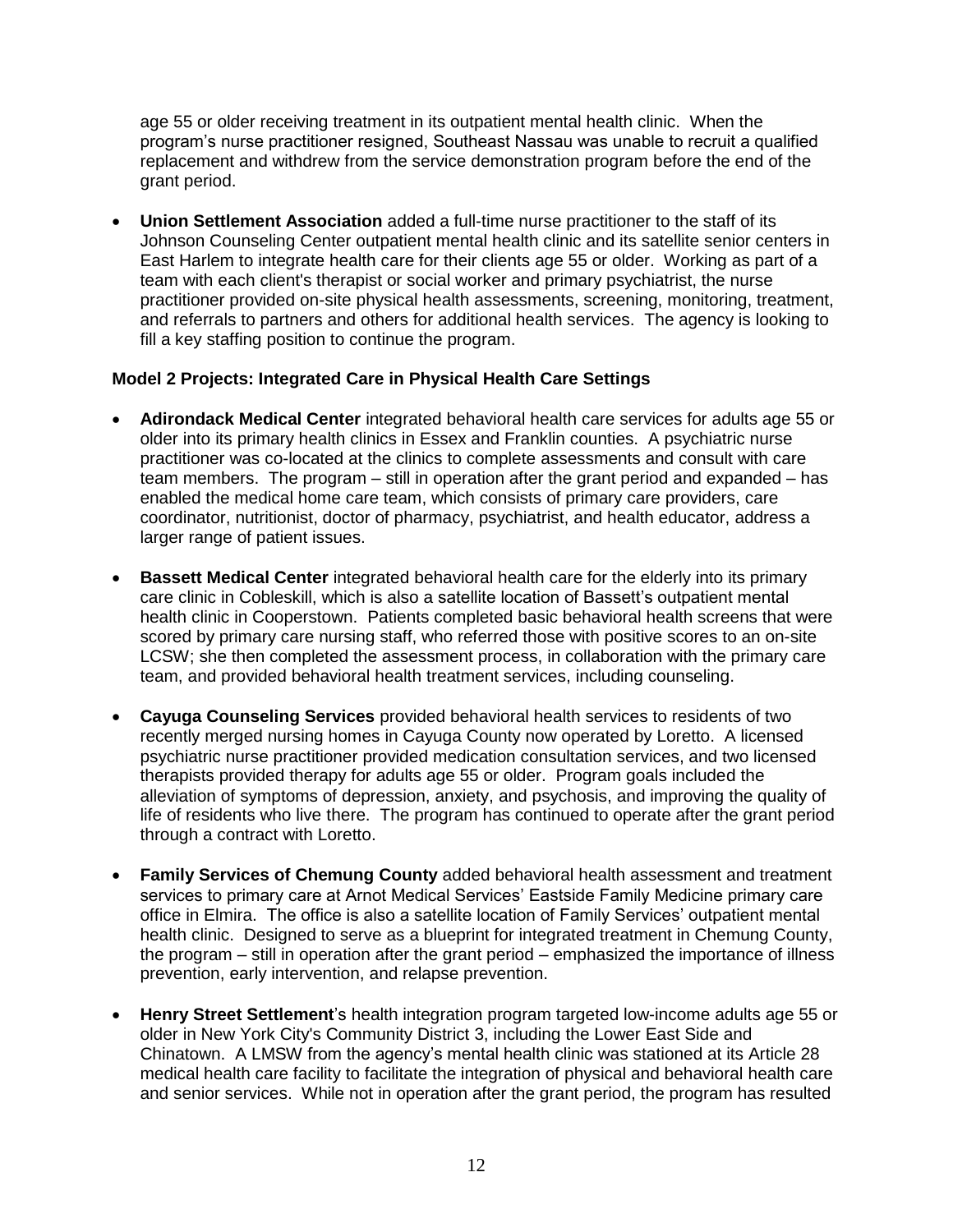in closer collaboration, formal interdisciplinary planning, and "warm hand-offs" of patients between medical and behavioral health staff.

- **Kingsbrook Jewish Medical Center** utilized a psychiatric nurse practitioner to integrate behavioral health care services for the elderly at the hospital's Pierre Toussaint Family Health Center in the Bedford Stuyvesant - Crown Heights neighborhood of Brooklyn. With integrated patient care teams, the program – still in operation after the grant period and expanded – sought to identify and treat behavioral health disorders more effectively, modify negative lifestyle behaviors, improve self-management skills for those with one or more chronic diseases, and prevent avoidable hospitalizations.
- **Lincoln Medical and Mental Health Center** employed an enhanced chronic care model for the integration of care in its medicine and geriatric outpatient practices. The model colocated a full-time LCSW and a consulting psychiatrist with primary care staff in a primary care setting and used a collaborative, integrated, holistic approach to more effectively identify and treat behavioral health disorders among older patients with both chronic physical and mental health conditions.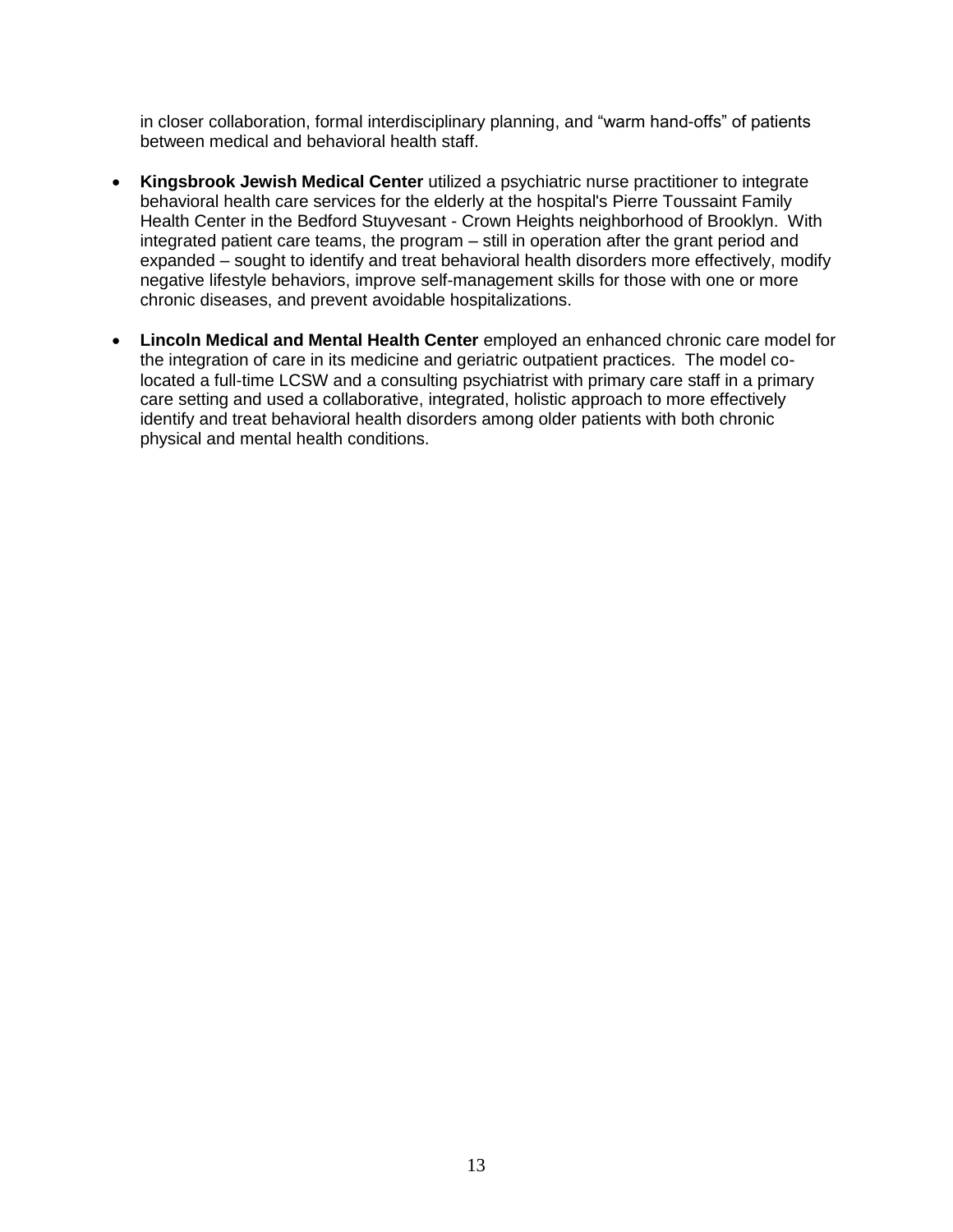#### **APPENDIX B: SUMMARY OF GRANTEE EXPERIENCES SECOND ROUND OF HEALTH INTEGRATION PROJECTS (2011-2014)**

# **"Final Reflections" Model 1 Grantees Summary**

**I. Implementation.** Looking back on your experience during this demonstration project, how would you characterize the experience of implementing your program?

Select Successes:

- Excitement from staff and patients about integration during grant process
- Held multidisciplinary staff meetings
- Integrated wellness/physical well-being brochures and reading material in waiting areas
- Built great rapport between the psychiatric nurse practitioner and patients; established "warm hand-offs" during admissions process and routine exams
- Provided routine "check-ups" and venipuncture services to clients

Select Challenges:

- Recruitment of staff during grant process
- Management changed hands numerous times, including staff positions, which put a strain on employee and patient rapport during the process
- Transitioning from a stand-alone clinic to a hospital-based clinic
- Recruitment of new patients in surrounding areas remained low despite outreach efforts
- Client reluctance to participate in health and wellness activities
- Data collection and implementation of results

Lessons Learned:

- Need adequate financial resources up front to start service integration
- Be flexible with changing healthcare systems and structures
- Important to track health monitoring accurately and capture the data accurately
- Making a thorough assessment of clients and their existing relationships with primary care physicians (if they had one).
- All staff need to share patient information and be open to the integration model
- **II. Integration of Service Delivery/Treatment.** How would you characterize the process of integrating physical or behavioral health services into your program and the process of delivering integrated physical and behavioral health services?

Select Successes:

- Integration of health goals into established treatment plan had become the norm
- Collaboration among medical providers
- All mental health staff were advocates on behalf of their patients for better physical care and well-being; aided them in getting regular check-ups and lab work done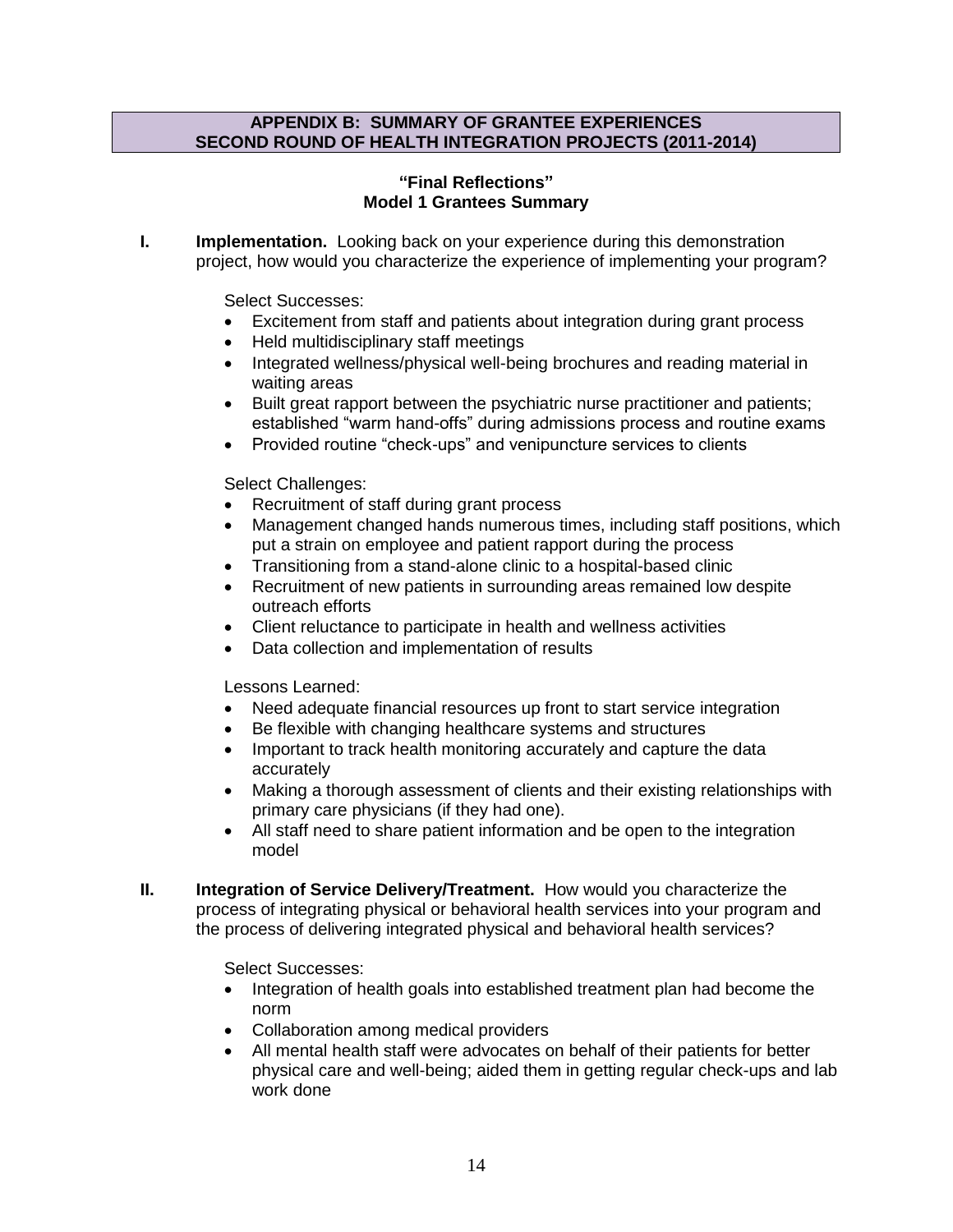Having an established electronic health record system for patient services and billable encounters

Select Challenges:

- Lack of a nurse practitioner proved to make a difference in level of care that patients received
- Client no-show rates were high
	- o Limited availability of medical staff made it difficult for patients to schedule appointments
	- o Client trust issues with those clients wishing to keep their medical and mental health providers separate
- Lack of EMRs which has led to insufficient data collection on patients

Lessons Learned:

- Continued availability of both health and mental health on-site is invaluable
- Constant communication and collaboration are needed between medical and mental health staff about consumers' health and wellness
- Intensive outreach and patient education is vital to the growth of all practices
- **III. Sustainability.** Now that the project is nearing its end, how would you characterize the experience of working to ensure the sustainability of your program?

Select Successes:

- Have proper funds for adequate staff
- Budgetary funds were made available for both medical and mental health staff
- Strengthened relationship between both mental health and primary care providers
- Medically based activities had been identified that could be billed to a client's insurance provider and later reimbursed
- Preventative services were identified and implemented specifically for highrisk clients

Select Challenges:

- Inability to recruit a nurse practitioner
- Reimbursement for medical services provided by MD and RN provided by a mental health clinic was not sufficient
- Our sustainable model requires a very high volume and quick pace by our NPP, who is able to spend less time in consultation with staff
- Proper billing and coding methods needed to be identified at outset

Lessons Learned:

- Commitment is needed to continue to provide integrated health to all patients
- Important to keep in mind the status quo and anticipated changes
- Without having a multidisciplinary approach, sustainability will remain a fickle concept
- Difficult to sustain full services through insurance revenue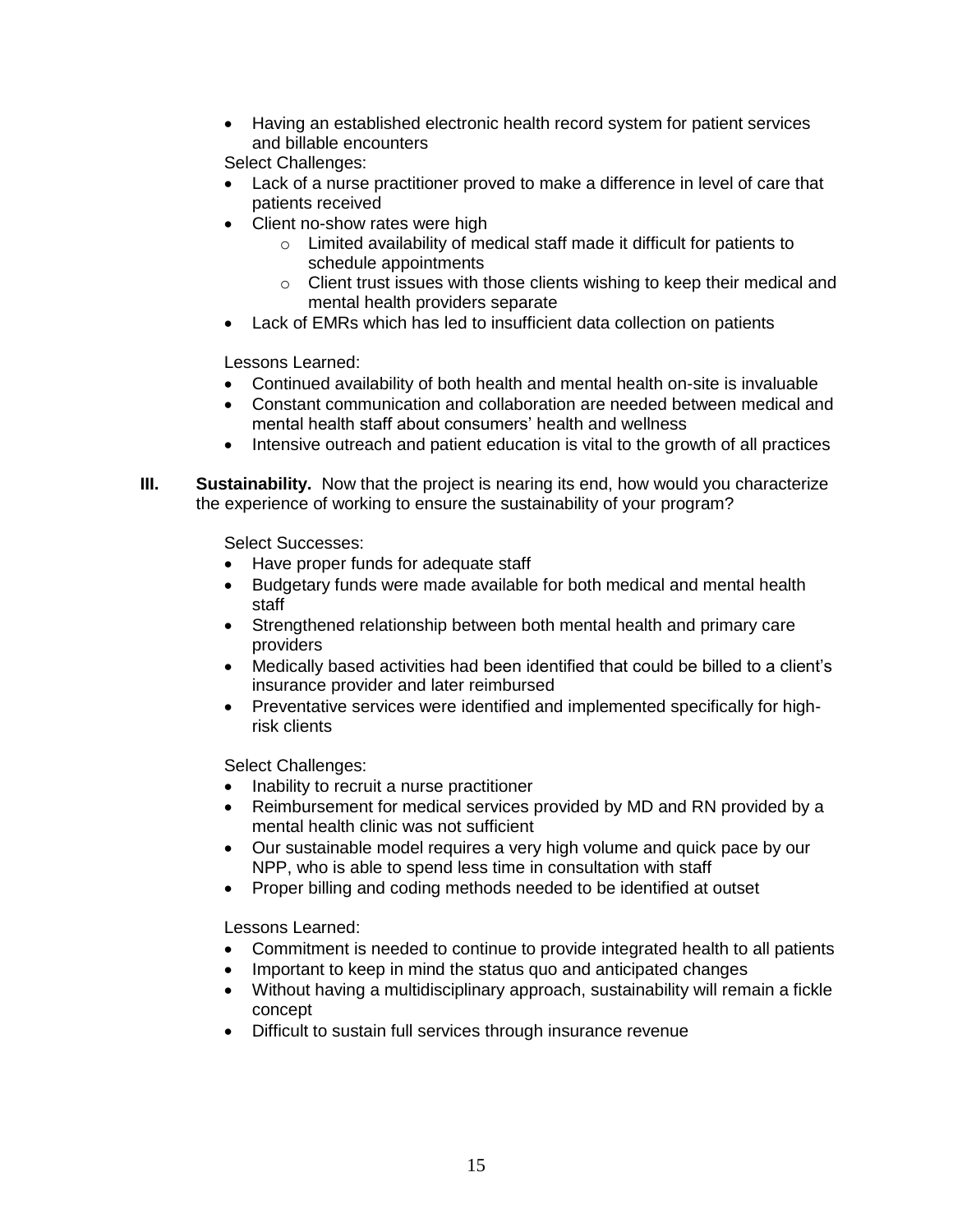# **"Final Reflections" Model 2 Grantees Summary**

**IV. Implementation.** Looking back on your experience during this demonstration project, how would you characterize the experience of implementing your program?

Select Successes:

- Communication and collaboration among behavioral health and primary care physician staff members was key
- Primary care staff not getting "bogged" down in behavioral health issues, more just general education on the broad spectrum on behavioral health disorders
- Having a primary nursing practitioner from the outset
- Getting over the resistance by staff to change the way the health care system had been running to a new integrated treatment system
- Patients who had participated in the program were receiving adequate care from both service providers and reported being better for it

Select Challenges:

- Time management and maintaining a workflow that could reasonable meet the needs of both physical and behavioral health providers
- Blending two service providers into one space created space constraints
- Sharing patient information among multidisciplinary staff needed to be more streamlined

Lessons Learned:

- Be flexible with new changes to existing health care structure
- Be aware of financial needs at outset of integration
- Define target population and help staff know who an appropriate referral is
- **V. Integration of Service Delivery/Treatment.** How would you characterize the process of integrating physical or behavioral health services into your program and the process of delivering integrated physical and behavioral health services?

Select Successes:

- Having open and honest communication between all service providers
- Continued education for primary care staff on the complexity of mental health issues
- Implemented new records system to existing medical records system exclusively for behavioral health screens
- Active use of screening instruments for behavioral health issues

Select Challenges:

- Not all staff members were immediately open/accommodating to an integrated health system and required a lot of education and rapport building
- Even with current patient information in the EMR, It is critical but difficult to have a weekly "huddle"/team meeting with the interdisciplinary staff
- Budget crisis resulted in numerous staff cuts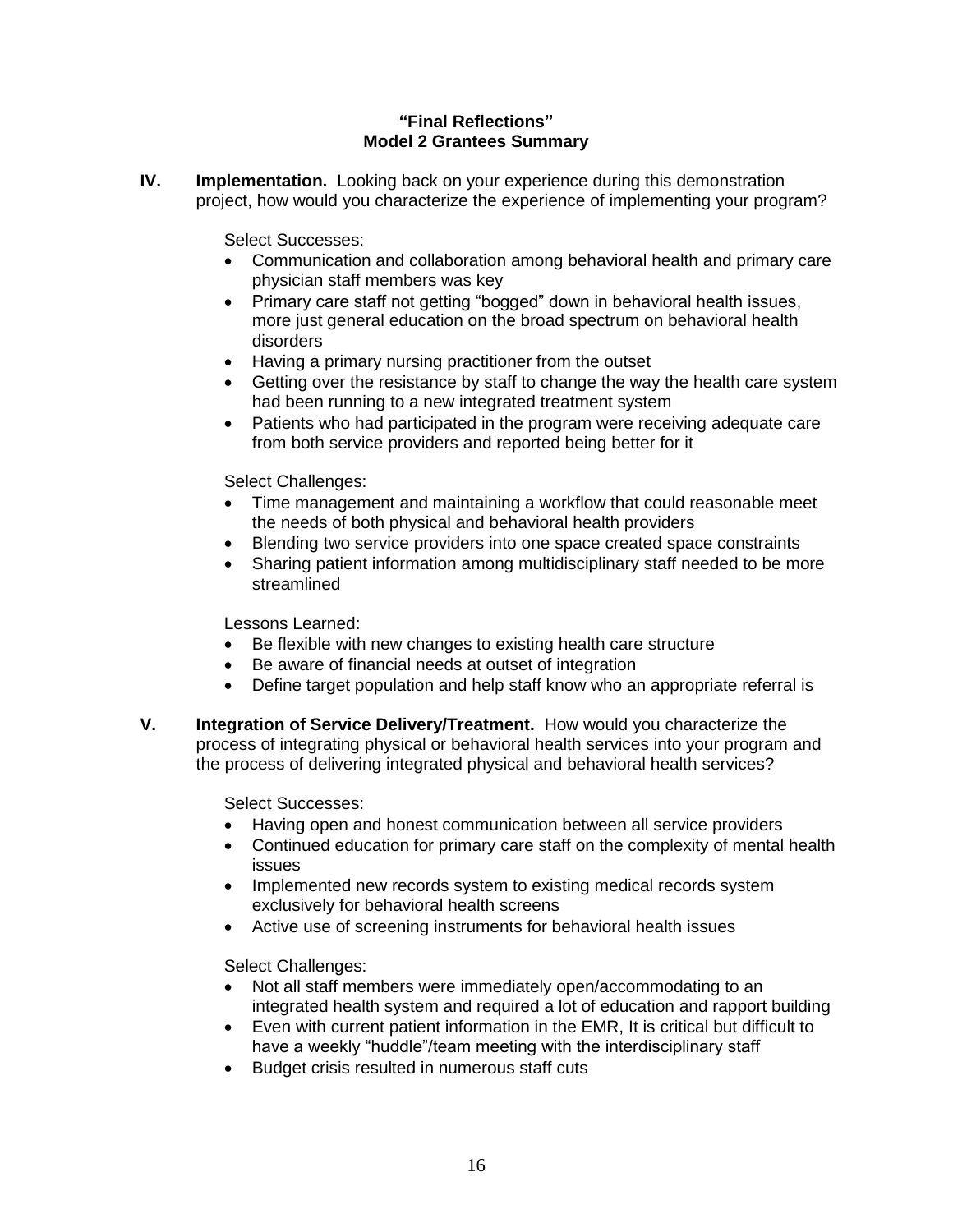Lessons Learned:

- Be open to change at all levels of management (micro and macro)
- Be flexible with billing and insurance providers
- Follow-up with patients has to be consistent
- May need to implement outreach efforts to bolster referrals for primary health care facility.
- Validating each other's respective field when integrating goes a long way
- Have patience
- **VI. Sustainability.** Now that the project is nearing its end, how would you characterize the experience of working to ensure the sustainability of your program?

Select Successes:

- Relied on referrals and relationships made with other organizations if/when funding is an issue
- Increased patient flow and patient referrals
	- o Having easy patient follow-up appointments and screening tools streamlines the process
- Established a billing plan that is easy to use for both the service provider and the patient

Select Challenges:

- Primary care providers are very busy, and this can make it difficult for them to adequately meet the mental health needs of their patients
- Our challenge is working with volume limitations in our patient load
- The billing and payment process is tedious and focused on cutting costs rather than in sync with treatment outcomes
- We spent a great deal of time exploring various ways of reimbursement, but there was no alternative to establishing a satellite mental health clinic

Lessons Learned:

- Continued collaboration and respect for one another on behalf of mental health providers and primary care providers
- Have patience and pay detailed attention to project management
- Cultivate relationships with external providers for both business development and for patient care
- Be flexible
- Think about sustainability from the outset
- Systemic, regulatory changes are needed in order to realize true integration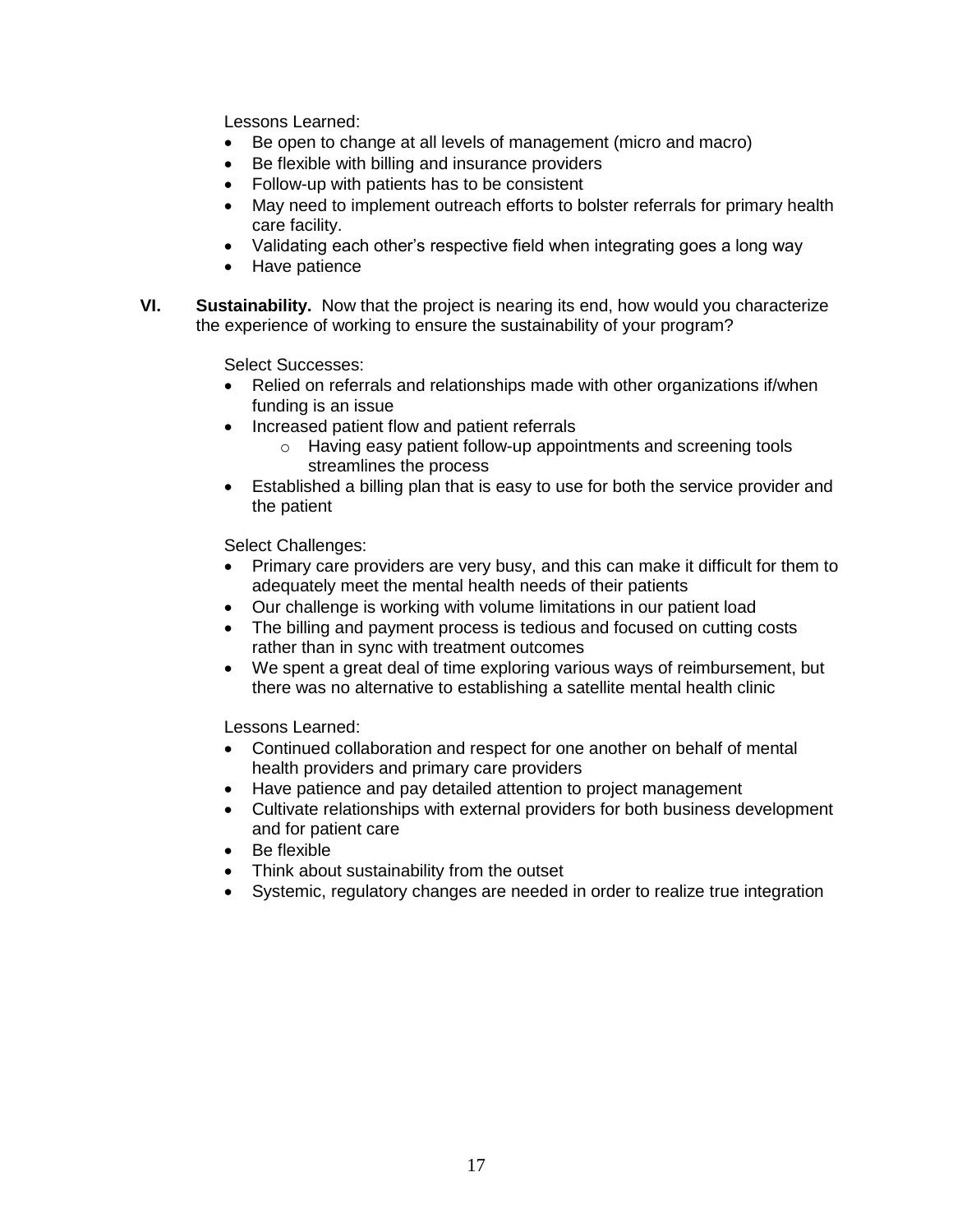# **APPENDIX C: DATA SUMMARY SECOND ROUND OF HEALTH INTEGRATION PROJECTS (2011-2014)**

# **Introduction**

Once data protocols were established and implemented in 2013, data on individuals served were collected at time of initial screening, annual screening, and – for individuals with screening scores defined as "positive" or "at risk" – at three month follow-up intervals. This information, in non-individually identifiable form, was submitted on a monthly basis to GTAC, which created data reports that were shared with grantees and OMH.

# **Screening Instruments**

- The three behavioral health screening tools used were the Patient Health Questionnaire (PHQ-9) for depression, the General Anxiety Disorder scale (GAD-7) for anxiety, and the Alcohol Use Disorders Test - Consumption (AUDIT-C) for alcohol misuse.
- The four physical health screens utilized were Blood Pressure, Body Mass Index (BMI), Fasting Blood Glucose (FBS), and self-reported Tobacco Use.

# **Overall Screening Results**

- A total of 3,552 individuals were screened, and 69 percent of them (2,462) were age 55 or older. A total of 5,767 screenings were conducted (many individuals were screened more than once), and 69 percent of them were for those age 55 or older.
- Of the 2,462 individuals age 55 or older who were screened, 47 percent of them (1,161) scored at risk for one or more of the seven health indicators.

# **Model 1 Projects Screening Results**

- Model 1 projects integrating physical health into behavioral health care settings were required to screen individuals with all four physical health screens and the PHQ-9 and AUDIT-C.
- A total of 1,539 individuals were screened in Model 1 projects, 738 of them age 55 or older. Table 1 shows the number of individuals age 55 or older with baseline at-risk screening scores in Model 1 projects.

| Number of Individuals 55+ with At-Risk Screening Scores in Model 1 Projects |       |         |                          |     |            |                |  |  |  |
|-----------------------------------------------------------------------------|-------|---------|--------------------------|-----|------------|----------------|--|--|--|
| PHQ-9                                                                       | GAD-7 | AUDIT-C | <b>Blood</b><br>Pressure | BMI | <b>FBS</b> | Tobacco<br>Use |  |  |  |
| 288                                                                         | 129   | 31      | 423                      | 460 | 99         | 146            |  |  |  |

# **Table 1**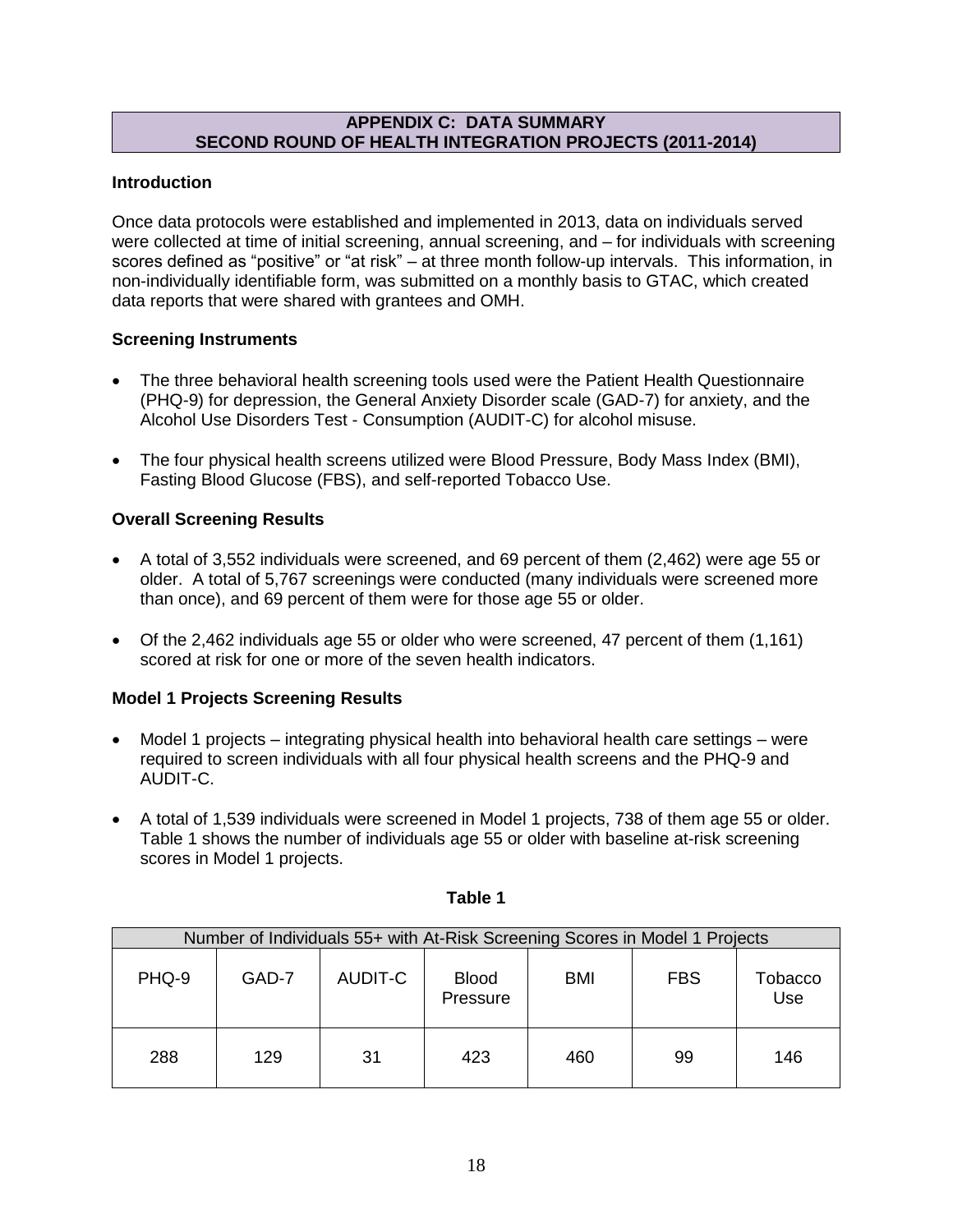# **Model 2 Projects Screening Results**

- Model 2 projects integrating behavioral health into physical health care settings were required to screen individuals with all three behavioral health screening tools, and if one or more of these screens yielded an at-risk score, the four physical health screens were additionally utilized.
- A total of 2,013 individuals were screened in Model 2 projects, 1,724 of them age 55 or older. Table 2 shows the number of individuals age 55 or older with baseline at-risk screening scores in Model 2 projects.

| Number of Individuals 55+ with At-Risk Screening Scores in Model 2 Projects |       |         |                          |     |            |                |  |  |  |
|-----------------------------------------------------------------------------|-------|---------|--------------------------|-----|------------|----------------|--|--|--|
| PHQ-9                                                                       | GAD-7 | AUDIT-C | <b>Blood</b><br>Pressure | BMI | <b>FBS</b> | Tobacco<br>Use |  |  |  |
| 418                                                                         | 346   | 316     | 387                      | 419 | 123        | 110            |  |  |  |

| ч.<br>×<br>v<br>۰. |  |
|--------------------|--|
|--------------------|--|

# **Wellness and Prevention Counseling**

- In addition to program-provided care and treatment services and as needed referral to external providers of specialty care, both models of health integration projects offered five types of wellness and prevention counseling: Healthy Eating and Nutrition, Physical Activity, Stress Management, Smoking Cessation, and Alcohol Use.
- Overall, 78 percent of individuals age 55 or older who scored at risk for one or more of the behavioral health screens received at least one type of wellness and prevention counseling.
- Overall, 87 percent of individuals age 55 or older who scored at risk for one or more of the physical health screens received at least one type of wellness and prevention counseling.

#### **Health Improvement**

- Health improvement was noted by measuring the change between an individual's baseline at-risk screening scores and his or her most recent follow-up screening scores.
- In the figures that follow, improvement is shown as "no longer at risk" and as any positive change or "improvement" in screening scores, including the scores of those no longer at risk. The data are aggregate data for individuals age 55 or older collected from all of the health integration projects irrespective of model type.
- Figures showing FBS and Tobacco Use outcomes are not included because of the low number of individuals age 55 or older who had valid FBS and Tobacco Use follow-up screens.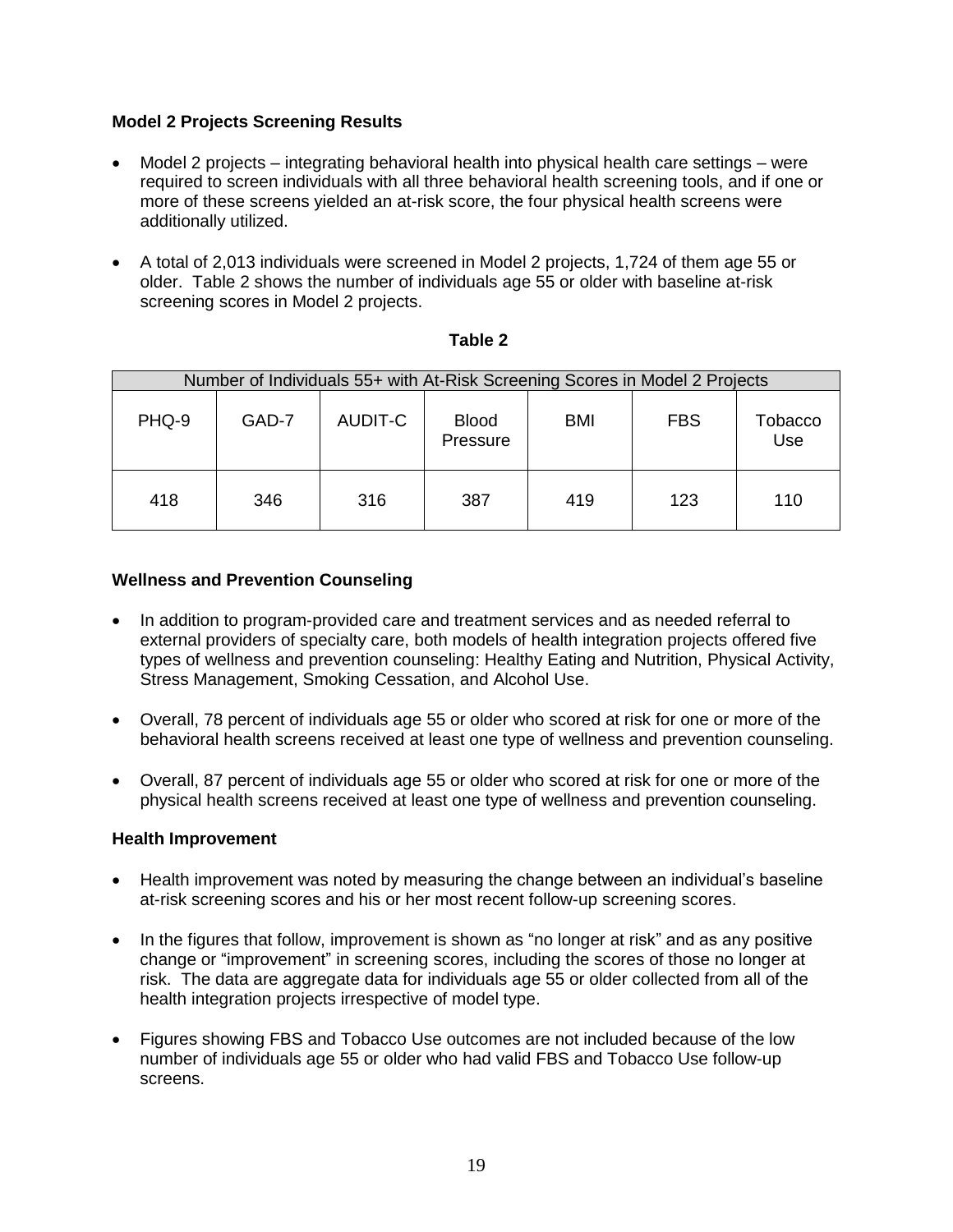Figure 1 shows PHQ-9 outcomes for individuals age 55 or older who were at risk at their baseline screen. Of the 84 individuals who were at risk at baseline and had a valid follow-up screen, 51 percent were no longer at risk and 80 percent showed improvement.



**Figure 1** 

 Figure 2 shows GAD-7 outcomes for individuals age 55 or older who were at risk at their baseline screen. Of the 73 individuals who were at risk at baseline and had a valid follow-up screen, 48 percent were no longer at risk and 71 percent showed improvement.





 Figure 3 shows AUDIT-C outcomes for individuals age 55 or older who were at risk at their baseline screen. Of the 83 individuals who were at risk at baseline and had a valid follow-up screen, 11 percent were no longer at risk and 29 percent showed improvement.